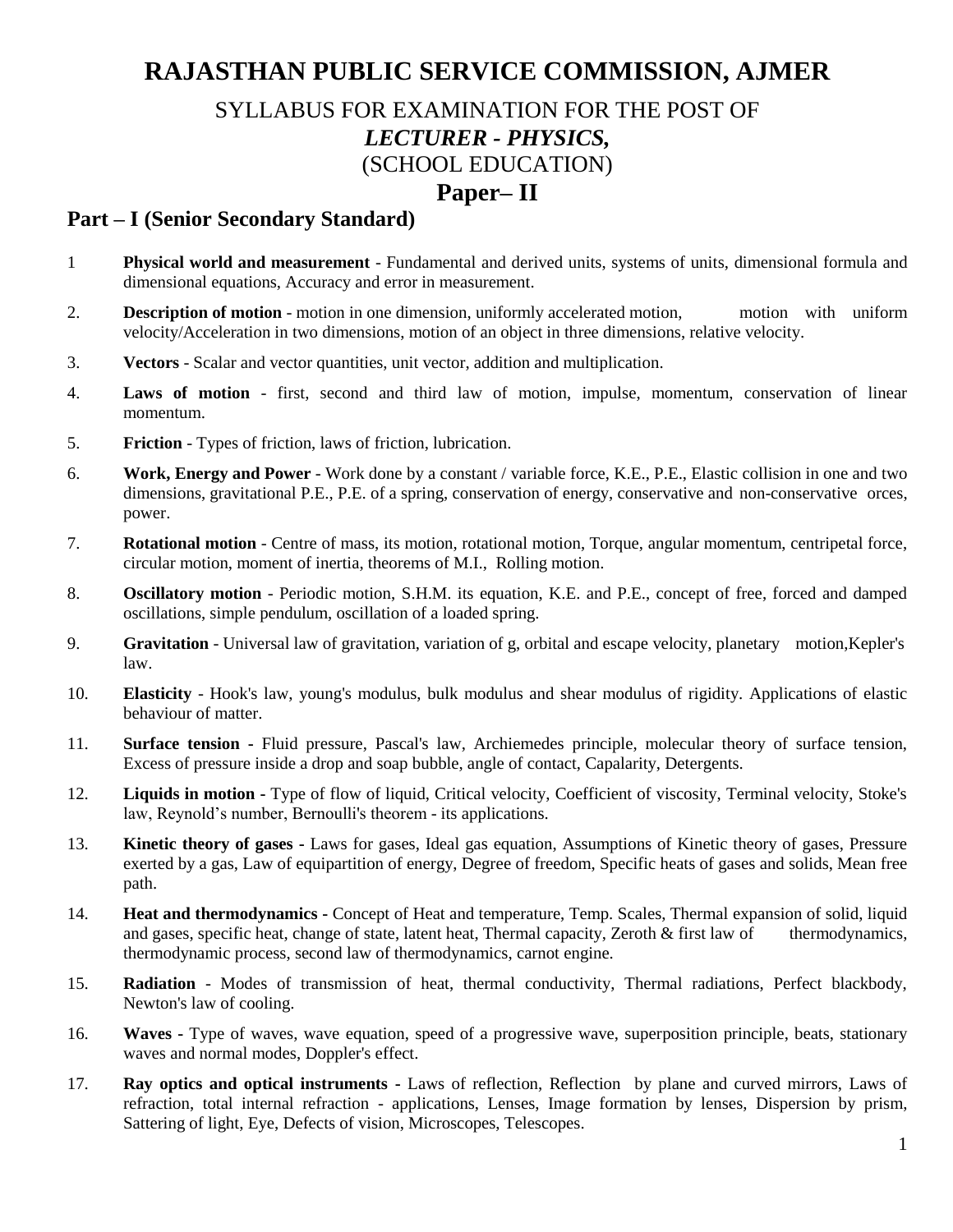- 18. **Electrostatics -** Coulomb's law, electric field and potential due to a point charge and Dipole, concept of Dielectic, Gauss theorem - its applications, Electric lines of force, Force and torque experience by a dipole in uniform electric field, potential energy of a system of charges, equipotential surfaces.
- 19. **Capacitance -** Capacity of an isolated spherical conductor, capacitor principle, Parallel plate capacitors, effect of dielectric on capacitance, series and parallel combinations of Capacitors, Energy of a Capacitor, van de graff generator.
- 20. **Current Electricity -** Ohm's Law, Temperature dependence of resistance, colour code of resistors, series and parallel combination of resistors, resistivity, primary and secondary cells and their combination in series and parallel, Kirchoff's laws, wheat stone bridge and potentiometer - their applications, electrical energy and power.
- 21. **Magnetism and magnetic effect of current -** Natural and man made magnet, magnetic lines of force, Bar magnet, magnetism and gauss law, magnetic moment, Torque on a magnetic dipole, magnetic field, magnetic induction, magnetic intensity, permeability, susceptibility & Intensity of magnetisation - their relations. Curie Law, Hysterisis, B-H curve. Classification of magnetic materials. Magnetic force, motion in the magnetic field, Biot - Savarts law, magnetic field by a straight Conductor & Circular Current Carrying Coil, Ampere's Circuital law, Solenoid, Toroid, Moving Coil Galvanometer, Ammeter, Voltmeter.
- 22. **Electromagnetic Induction -** Faraday's Law, Lenz's Law, Self Induction, Mutual Induction, Electric Generators.
- 23. **Alternating Current -** Mean and rms value of A.C., A.C. Circuit Containing resistance, Inductance and Capacitance, Series resonant Circuit, Q factor, Average power in A.C., Wattless Current, L C oscillations, transformer.
- 24. **Wave Optics -** Huygen's principle reflection and refraction, Interference of light, young's double slit experiment, Diffraction of light, Single slit diffraction, resolving power of optical instruments, polarisation of light, law of malus. Polarization by reflection and scattering.
- 25. **Photoelectric effect and matter waves -** Einstein's Photoelectric equation, Photocell, matter waves, Debroglie's hypothesis, Davison and Germer's experiment.
- 26. **Nuclear Physics and Radioactivity –** Nucleus, size, Mass defect, Binding energy, Nuclear fission and fusion, Nuclear reactor, Radioactivity, laws of disintegration,  $\alpha$ ,  $\beta$  and  $\gamma$  decays.
- 27. **Solids and semi conductor devices** Energy band in solids, Semi conductor, P-N Junction, Diodes, Diode as an rectifier, Special purpose p-n junction diodes, Junction transistor, Logic gates, integrated circuit.
- 28. **Electromagnetic Waves and Communication –** Displacement current**,** Electromagnetic Waves-Source, nature. Electromagnetic spectrum, Elements of a communication system, Bandwidth of signals and transmission medium, Sky and space wave propagation, Need for modulation, Production and detection of an AM wave.

#### **Part – II (Graduation Standard)**

1 **MECHANICS:** Inertial frames, Galilean transformation, Non-inertial frames, fictitious forces, rotating coordinate systems, Coriolis force and its applications, postulates of special theory of relativity, Lorentz transformations, relativistic addition of velocities, length contraction, time dilation, Variation of mass with velocity, mass energy relation.

System of particles, concept of reduced mass , single stage and multistage rocket, Analysis of collision in centre of mass frame. Angular momentum of a system of particles, equation of motion of a rotating body, inertial coefficients,, kinetic energy of rotation and idea of principles axes, Euler's Equations.

Elasticity, relation between elastic constants. Theory of bending of beams and Cantilever, Torsion of a cylinder, Bending moments and Shearing forces.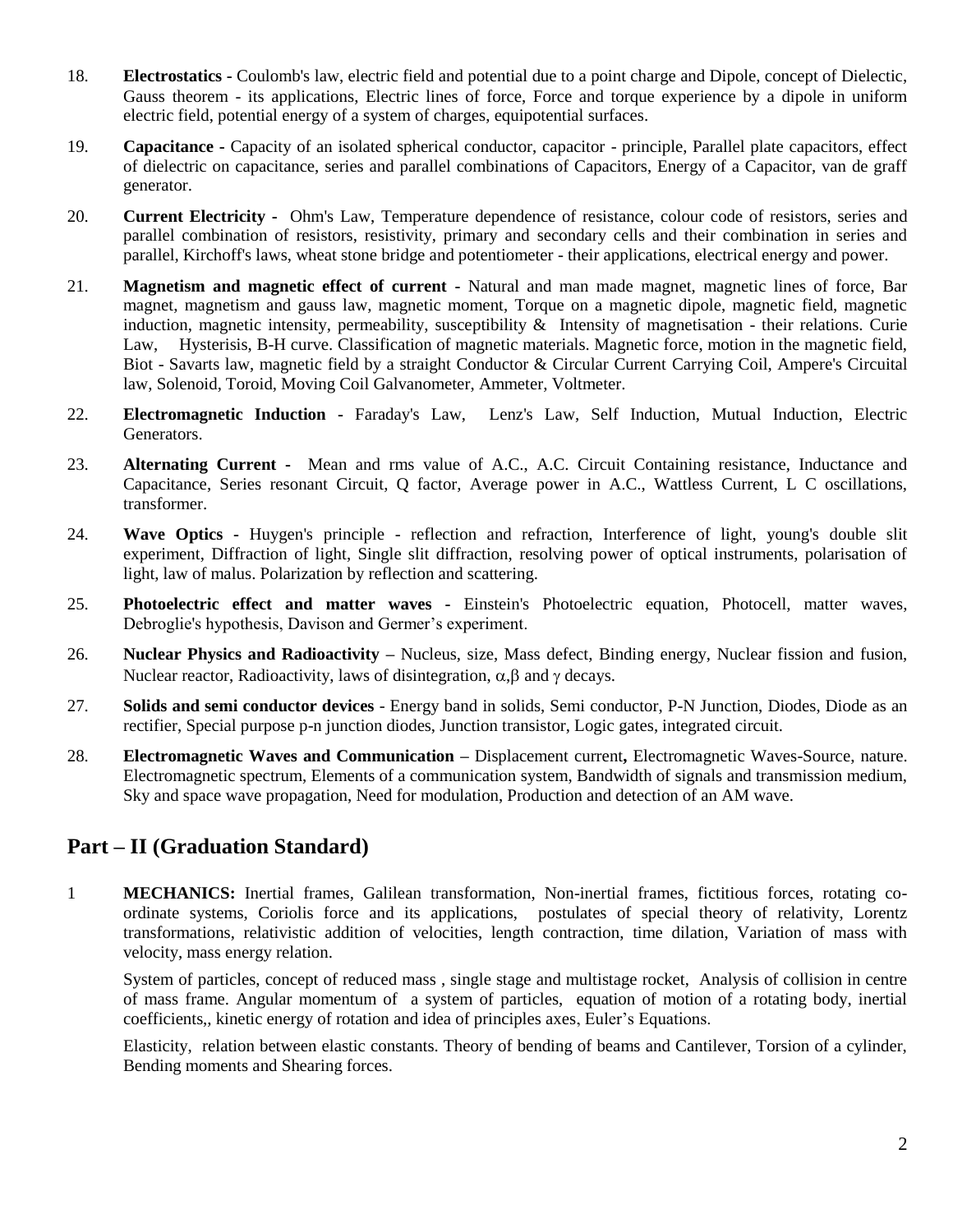2 **WAVES & OSCILLATIONS**: Potential well and periodic oscillations. Damped harmonic oscillators, Power dissipation, Quality factor, Driven harmonic oscillator, Transient and steady state, Power absorption, Motion of two coupled oscillators, normal modes.

Waves in media, speed of longitudinal waves in a fluid. energy density and energy transmission in Waves, , Group velocity and phase velocity, their measurements.

Noise and Music : The human ear and its responses: limits of human audibility. Intensity and loudness, bel and decibel, the musical scale. Temperament and musical instruments. The acoustics of halls. Reverberation period.

3 **ELECTROMAGNETISM**: Concept of multi poles, Electrostatic energy of uniformly charged sphere, classical radius of an electron. Screening of E field by a conductor.

Electric field in matter : atomic and molecular dipoles, , dielectrics, polarisability, polarization vector, electric displacement, electrostatic energy of charge distribution in dielectric, Lorentz local field and Clausius Mossotti equation. Electrostatic field – conductors in electric field, Boundary conditions for potential and field at dielectric surface, uniqueness theorem, Poisson's and Laplace's equations in Cartesian cylindrical and spherical polar coordinates, solutions of Laplace's equations in Cartesian coordinates.

Maxwell's equations (integral and differential form) and displacement current. E as an accelerating field: Electron gun, case of discharge tube, linear accelerator, E as deflecting field , CRO.

4 **THERMODYNAMICS AND STATISTICAL PHYSICS**: Maxwell velocity distribution, Transport Phenomenon : Mean free path, Coefficients of viscosity, thermal conductivity, diffusion and their interrelation. Clausius-Clapeyron equation, vapor pressure curve. Maxwell relations and their applications.

Production of low temperatures, Joule Thomson expansion and J.T. coefficients for ideal as well as van der Waals gas, , Temperature inversion, Regenerative cooling, Cooling by adiabatic demagnetization, Liquid Helium, He-I and He-II, Super fluidity, Nernst heat theorem.

Phase space, Micro and Macro states thermodynamic probability, relation between entropy and thermodynamic probability. Specific heat capacity of solids, Bose Einstein statistics and its distribution function, Planck distribution function and radiation formula, Fermi Diarc statistics and its distribution function.

5 **ELECTRONICS and CIRCUIT ANALYSIS** :Four terminal networks : current voltage conventions, open, close and hybrid parameters of any four terminal network, Input, output and mutual independence for an active four terminal network. Various circuits theorems : Superposition, Thevenin, Norton, reciprocity, maximum power transfer Theorems.

Rectifiers- Half wave, full wave and Bridge rectifier, calculation of ripple factor, efficiency and regulation. Filters, Series inductor shunts capacitor, L section and  $\pi$  section filters. Voltage regulation and voltage stabilization by Zener diode.

Analysis of transistor amplifiers using hybrid parameters and its gain frequency response. basic idea of R-C coupled amplifiers.

Transistor biasing - stability factors, various types of bias circuits for thermal bias stability. Amplifier with Feed back : positive and negative feed back. Voltage and current feed back circuits. Advantages of negative feed back.

Oscillators : Criteria for self excited and self sustained oscillators circuit requirement for build-up of oscillation. Basic transistor oscillator circuit and its analysis; colpitts and Hartley oscillators. R-C Oscillators.

Junction Field effect transistor (JFET), circuit symbols, biasing and volt-Ampere relations.

6 **OPTICS** : Interference of a light, coherence requirements of the sources, optical path retardations, lateral shift of fringes,. thin films, Newton's ring.. Michelson interferometer. Fabry Perot interferometer and etalon. Fresnel diffraction : Half periods zones, circular aperture, Circular disc, straight edge, Fraunhoffer diffraction : double slit, n slit, , Plane diffraction grating, reflection grating, concave grating.

Lasers and Holography : Spontaneous and stimulated emission, density of states, Einstein's A and B coefficients, Energy density of radiation as a result of stimulated emission and absorption, Condition for amplification, Population inversion, Methods of optical pumping, Energy level schemes ofHe-Ne and Ruby lasers, working of a laser source, Special features of a laser source and their origin.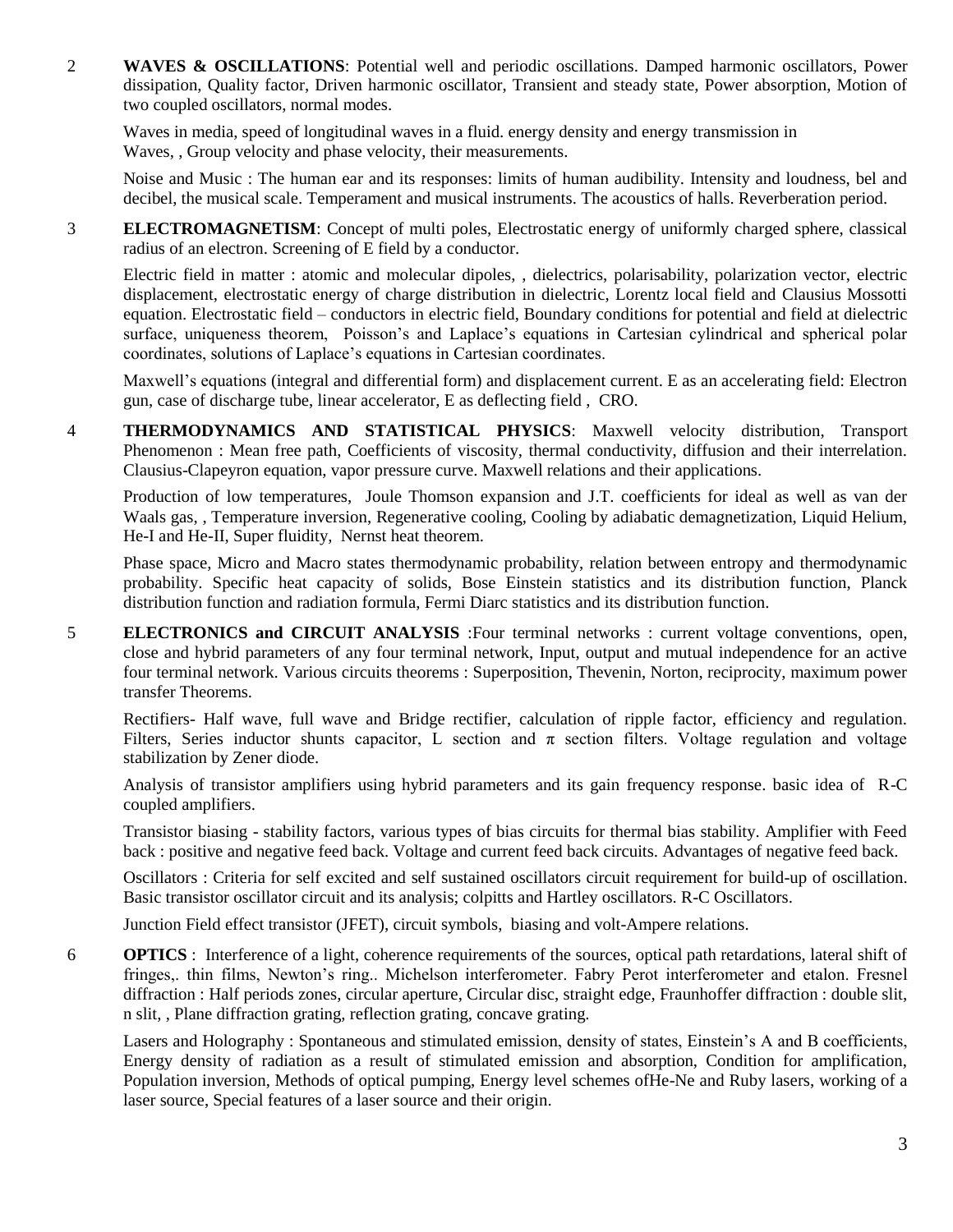7 **QUANTUM MECHANICS AND SPECTROSCOPY**: Failure of classical Physics, Uncertainty principle and its consequences , Application of uncertainty principle.

Schrodinger equation – time dependent and time independent form, Physical significance of the wave function, probability current density, operators in quantum mechanics, Expectation values of dynamical variables, postulates of quantum mechanics, eigen function and eigen value, degeneracy, commutation relations . Ehrenfest theorem.

Time independent Schrodinger equation and stationary state solution, particle in one dimensional box, extension of results for three dimensional case and degeneracy of levels. Potential step and rectangular potential barrier coefficient, square well potential problem. Bound State Problems - Particle in one dimensional infinite potential well and finite depth potential well, simple harmonic oscillator (one dimensional), Schrodinger equation for a spherically symmetric potential, Orbital angular momentum and its quantisation, spherical harmonics, energy levels of H-atom.

Elementary Spectroscopy : Quantum features of one electron atoms, Frank-Hertz experiment, Stern and Gerlach experiment, Spin and Magnetic moment, Spin Orbit coupling and fine structure. Atoms in a magnetic field, Zeeman effect. molecular spectroscopy, Rigid rotator, diatomic molecules, Rotational spectra, Vibrational spectra, Vibrational Rotational spectra,Raman effect.

8 **NUCLEAR PHYSICS** : Quadrupole Moment and Nuclear Ellipticity, Nuclear Spin, Parity and Orbital Angulr Momentum, Nuclear Mass and Mass Spectroscopy,Proton-Neutron Hypothesis, The Nuclear Potential, Mass Defect and Binding Energy, Nuclear Forces, The Liquid Drop Model.

Accelerators -Linear Accelerators, Cyclotron, Synchrocyclotron, Betatron : The Electromagneticm Induction Accelerator, Electron Synchrotron, Proton Synchrotron.

Particle and Radiation Detectors : Ionisation Chamber, Region of Multiplicative Operation, Proportion Counter, Geiger-Muller Counter, Scintillation counter, Cloud Chamber.

9 **SOLID STATE PHYSICS**: Crystal Binding and Crystal Structure: Bravis Lattice, Miller Indices and Crystal Structure, X-ray Diffraction and Bragg's Law, Laue equation of X-ray diffraction.

Thermal Properties of the Solids : Various Theories of Lattice Specific Heat of Solids: The Einstein Model, Debye Model, Electronic Contribution of the internal Energy hence to the Specific Heat of Metals, Thermal Conductivity of the lattice. Band Theory of Solids : Wave Function in a Periodic Lattice and Bloch Theorem, Effective Mass, Momentum, Crystal Momentum .

Electrical Conductivity : Sommerfield Theory of Electrical Conductivity, Mathiessen's Rule, Thermal Conductivity and Wildemann-Franz's Law, The Hall Effect.

Superconductivity : Experimental Features of Superconductivity, The Isotope Effect, Special Features of Superconducting Materials, Flux Quantisation, BCS Theory of Superconductivity: Cooper Pairs, High Temperature Superconductors (Basic Ideas

#### **Part – III (Post Graduation Standard)**

- 1. **Mathematical Physics and Classical Mechanics** : Tensors, Matrices, Fourier and Laplace transforms. Bessel and legendre functions. String formula, basic group theory. D' Alembert's Principle, Langrangian and Hamiltonian formalism, canonical transformation, poission bracket and poission theorem, Hamiltonian Principle and Jacobi equation.
- 2. **Electricity and Magnetism** :Radiation from moving charge and radiation from dipole, concepts of wave guides, Retarded potentials, Lienard-Wiechart potential, Bremsstrahlung and Synchroton radiation, reaction force of e.m.w.
- 3. **Thermodynamics and Statistical Physics**: Einstein Statistics, properties of ideal Bose and Fermi Gases, Bose-Einstein condensation. Gibb's paradox, Liouvilles' theorem, Landau theory of phase transitions. Langevin theory, Fokker-Plank equation.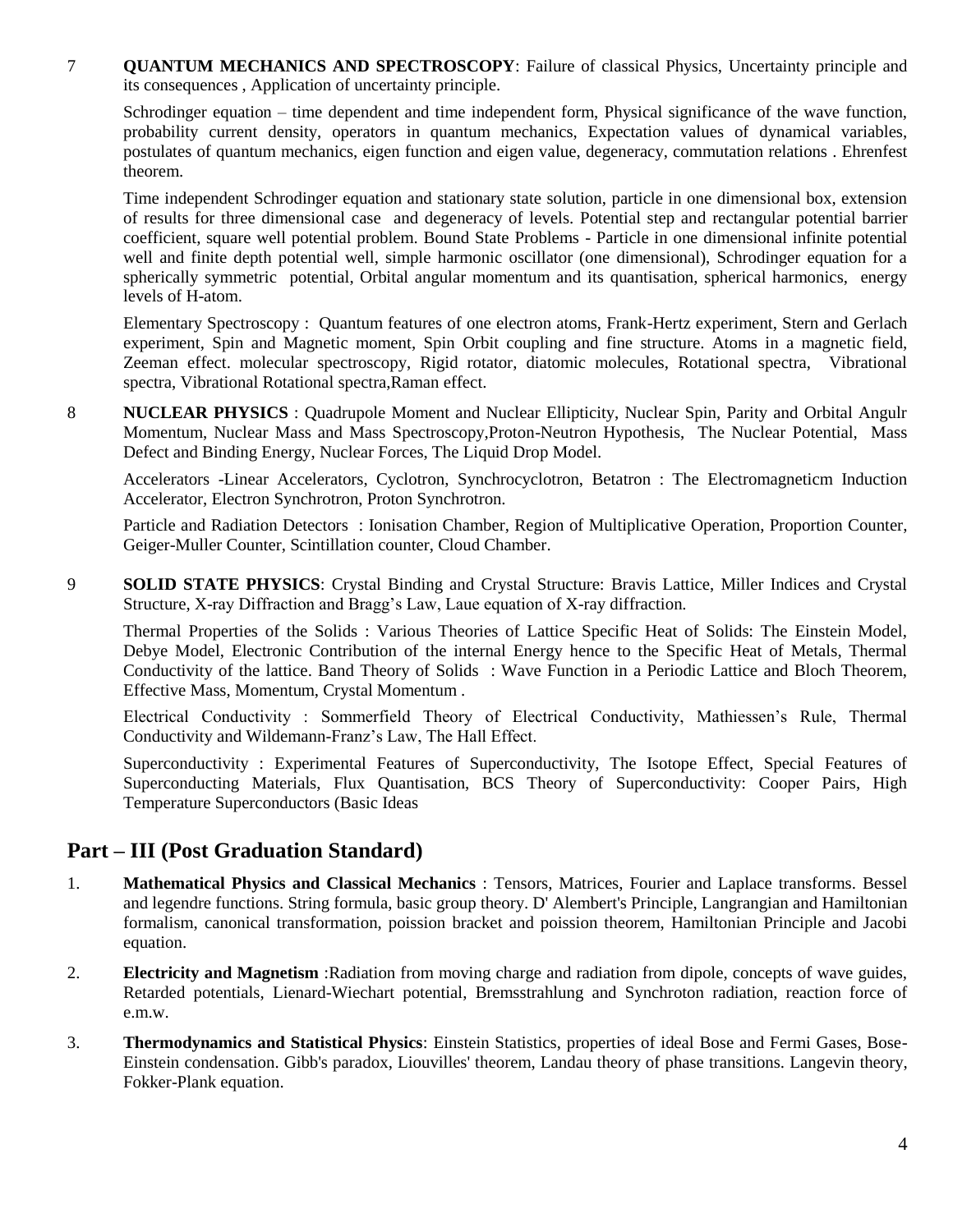- 4. **Quantum Physics**: Elementary theory of scattering in a central potential, partial wave and phase-shift analysis, Identical particle and spin statistics, WKB Method and its applications.
- 5. **Electronics**: Clipping and clamping circuits of operational amplifiers and its applications, inverting and noninverting amplifiers, adder, integrator differentiator, Half and Full adder circuits, Flip-Flops, counters and registers.
- 6. **Atomic, Molecular and Solid State Physics** : Quantum states of an electron in an atom, hydrogen atom spectra, Pauli's Principle, Spin-Orbit interactions, Zeeman effect, Paschen-Back effect, Start effect, LS and JJ coupling, Hyperfine structure.

Semiconductors statistics of pure and impure semi conductors, Electrical onductivity and its temperature dependence, Recombination mechanisms, Photo conductivity, NMR, ESR and Mossbauer effect.

7. **Nuclear and Particle Physics**: Nuclear shell model, Collective model, Interaction of charged particles and electromagnetic waves with matter. Meson theory of Nuclear force, Nuclear scatter theory: p-p and n-p. Breit-Wigner scattering formula, Fermi theory of B-day, Gamov theory of alpha decay.

### **Part – IV (Educational Psychology, Pedagogy, Teaching Learning Material, Use of computers and Information Technology in Teaching Learning)**

- 1. Importance of Psychology in Teaching-Learning :
	- Learner,
	- Teacher,
	- Teaching-learning process,
	- School effectiveness.
- 2. Development of Learner :
	- Cognitive, Physical, Social, Emotional and Moral development patterns and characteristics among adolescent learner.
- 3. Teaching Learning :
	- Concept, Behavioural, Cognitive and constructivist principles of learning and its implication for senior secondary students.
	- Learning characteristics of adolescent and its implication for teaching.
- 4. Managing Adolescent Learner :
	- Concept of mental health and adjustment problems.
	- Emotional Intelligence and its implication for mental health of adolescent.
	- Use of guidance techniques for nurturing mental health of adolescent.
- 5. Instructional Strategies for Adolescent Learner : [
	- Communication skills and its use.
		- Preparation and use of teaching-learning material during teaching.
		- Different teaching approaches: Teaching models- Advance organizer, Scientific enquiry, Information, processing, cooperative learning.
		- Constructivist principles based Teaching.
- 6. ICT Pedagogy Integration :
	- Concept of ICT.
	- Concept of hardware and software.
	- System approach to instruction.
	- Computer assisted learning.
	- Computer aided instruction.
	- Factors facilitating ICT pedagogy integration.